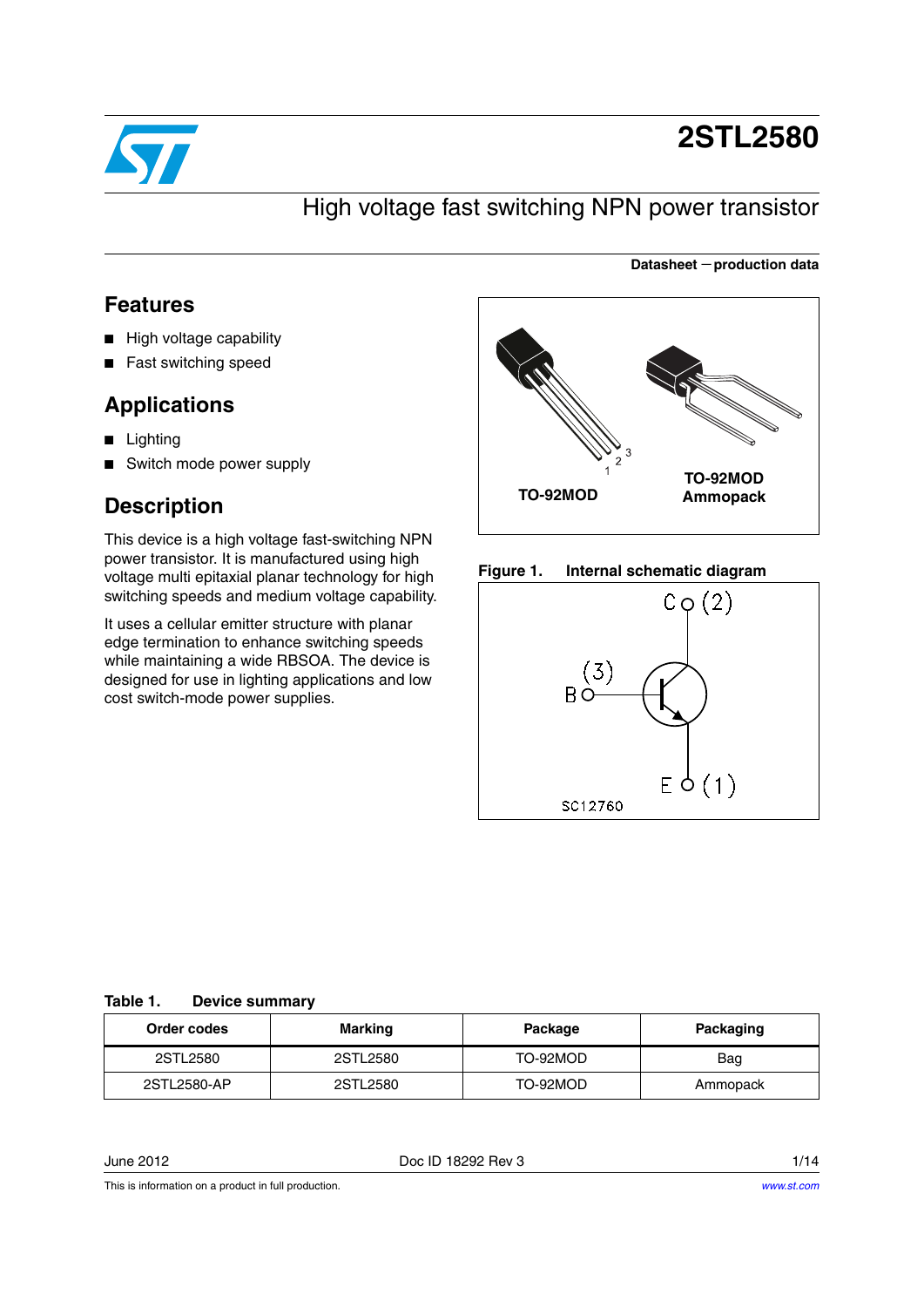## **Contents**

| $1 \quad \cdots$ |  |
|------------------|--|
| $2^{\sim}$       |  |
|                  |  |
| $3^{\circ}$      |  |
| $\overline{4}$   |  |

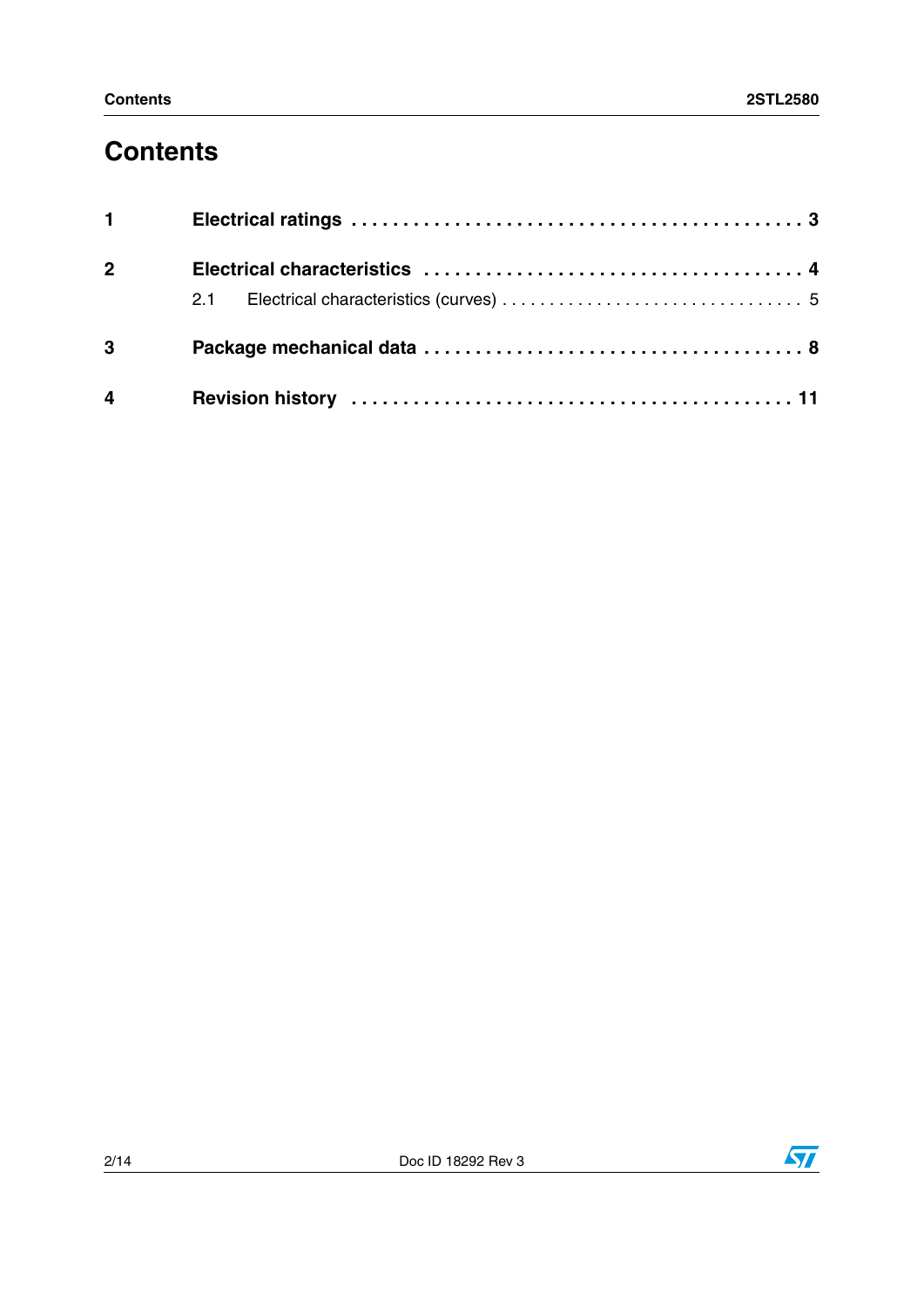# **1 Electrical ratings**

| Table 2. |  | Absolute maximum ratings |  |
|----------|--|--------------------------|--|
|          |  |                          |  |

| Symbol           | <b>Parameter</b>                           | Value        | Unit         |
|------------------|--------------------------------------------|--------------|--------------|
| $V_{CES}$        | Collector-emitter voltage ( $V_{BF} = 0$ ) | 800          | ν            |
| V <sub>CEO</sub> | Collector-emitter voltage ( $I_B = 0$ )    | 400          | v            |
| V <sub>EBO</sub> | Emitter-base voltage ( $I_C = 0$ )         | 9            | v            |
| $I_{\rm C}$      | Collector current                          | 1            | A            |
| $I_{CM}$         | Collector peak current ( $t_P < 5$ ms)     | 2            | A            |
| ΙB               | Base current                               | 0.5          | A            |
| $P_{TOT}$        | Total dissipation at $T_{amb}$ = 25 °C     | 1.5          | w            |
| $T_{\rm STG}$    | Storage temperature                        | $-65$ to 150 | °C           |
| $T_{\rm J}$      | Max. operating junction temperature        | 150          | $^{\circ}$ C |

#### Table 3. **Thermal data**

| <b>Symbol</b> | <b>Parameter</b>                        | <b>Value</b> | Unit          |
|---------------|-----------------------------------------|--------------|---------------|
| $R_{thJA}$    | Thermal resistance junction-ambient max | 83           | $\degree$ C/W |

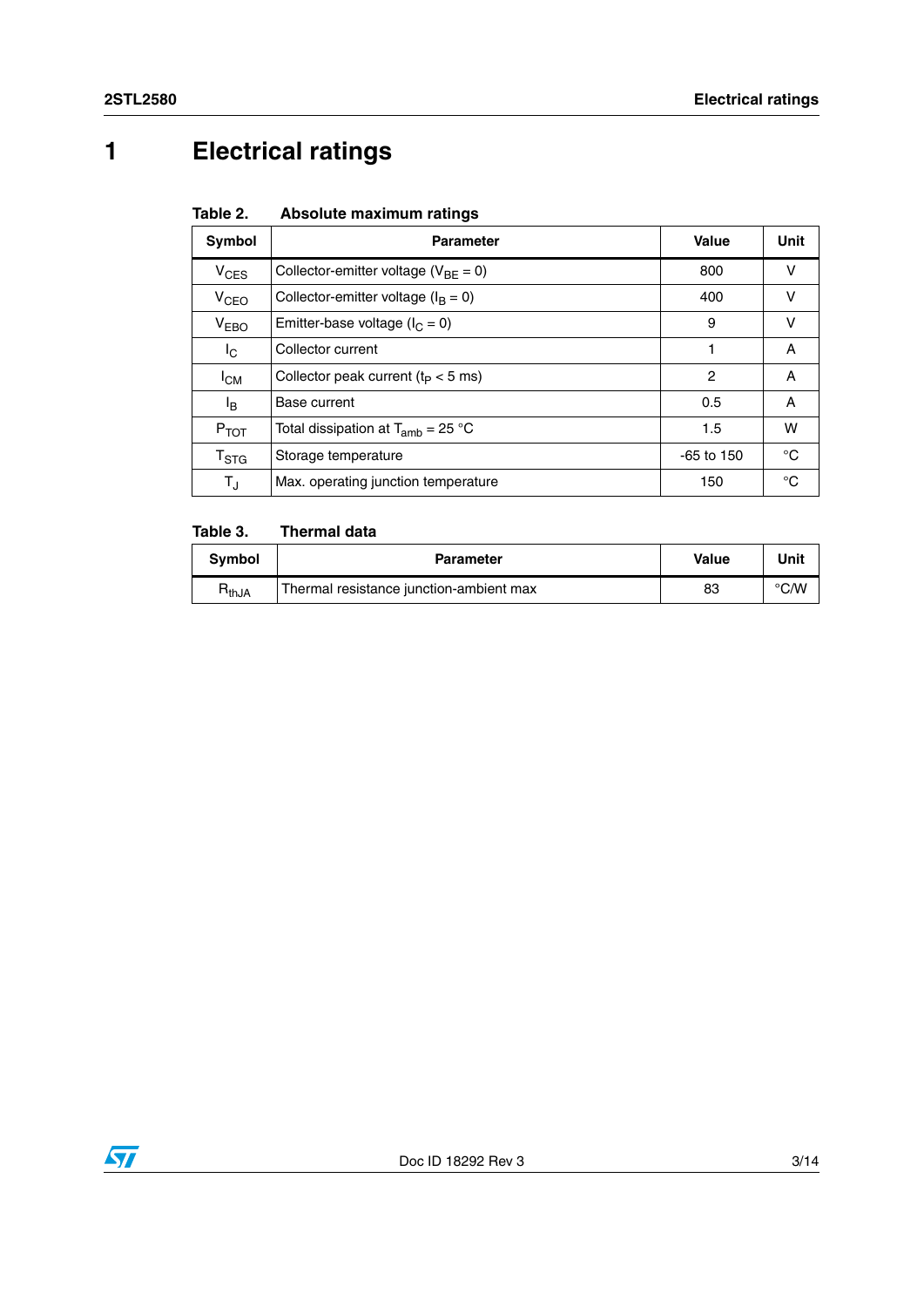# **2 Electrical characteristics**

 $T_{\text{case}} = 25 \text{ °C}$  unless otherwise specified.

| Symbol                       | <b>Parameter</b>                                            | <b>Test conditions</b>                 | Min. | Typ. | Max. | Unit |
|------------------------------|-------------------------------------------------------------|----------------------------------------|------|------|------|------|
| $I_{CBO}$                    | Collector cut-off current<br>$(I_{E} = 0)$                  | $V_{CB} = 800 V$                       |      |      | 10   | μA   |
| $I_{EBO}$                    | Emitter cut-off current<br>$(I_C = 0)$                      | $V_{FB} = 8 V$                         |      |      | 100  | μA   |
| $V_{(BR)CEO}$ <sup>(1)</sup> | Collector-emitter<br>breakdown voltage<br>$(I_{\rm B} = 0)$ | $I_C = 10 \text{ mA}$                  | 400  |      |      | v    |
| $V_{(BR)EBO}$                | Emitter-base breakdown<br>voltage ( $I_C = 0$ )             | $I_F = 100 \mu A$                      | 9    |      |      | v    |
| $h_{\text{FE}}^{(1)}$        | DC current gain                                             | $V_{CF} = 5 V$<br>$I_C = 250$ mA       | 60   | 100  |      |      |
| $V_{CE(sat)}$ <sup>(1)</sup> | Collector-emitter<br>saturation voltage                     | $I_B = 0.2 A$<br>$I_C = 1 A$           |      |      | 1    | v    |
| $V_{BE(sat)}$ <sup>(1)</sup> | Base-emitter saturation<br>voltage                          | $I_C = 1 \text{ A}$<br>$I_B = 0.2 A$   |      |      | 1.1  | v    |
|                              | Resistive load                                              |                                        |      |      |      |      |
| $t_{r}$                      | Rise time                                                   | $V_{CC}$ =200 V, I <sub>C</sub> =0.3 A |      | 140  |      | ns   |
| $t_{s}$                      | Storage time                                                | $I_{B1}$ =20 mA, $I_{B2}$ =-50 mA      |      | 4    |      | μs   |
| t <sub>f</sub>               | Fall time                                                   | $T_p = 30 \text{ }\mu\text{s}$         |      | 90   |      | ns   |

**Table 4. Electrical characteristics**

1. Pulse test: pulse duration  $\leq 300$  µs, duty cycle  $\leq \!\! \leq \!\! \leq \!\!$ 

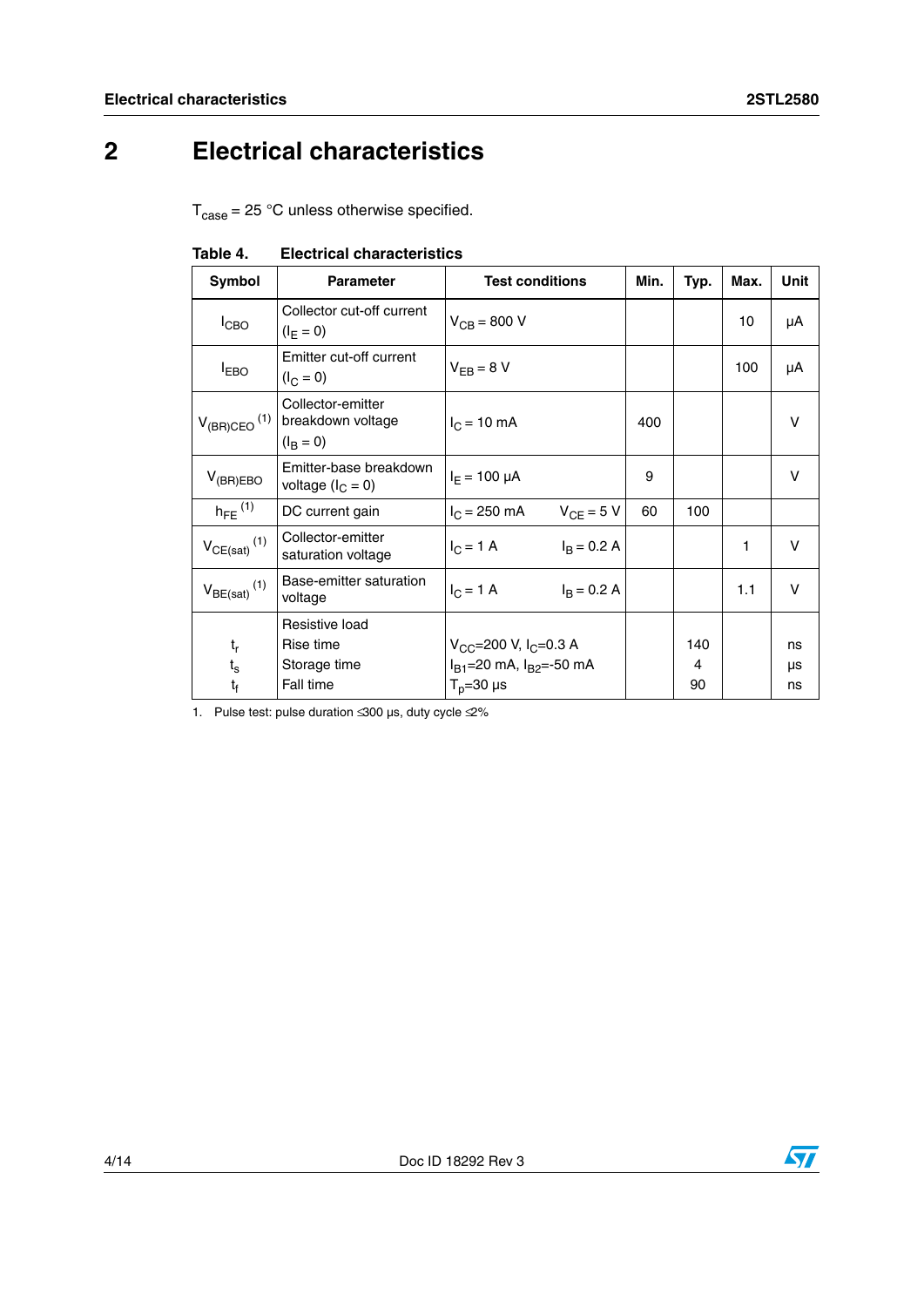### **2.1 Electrical characteristics (curves)**







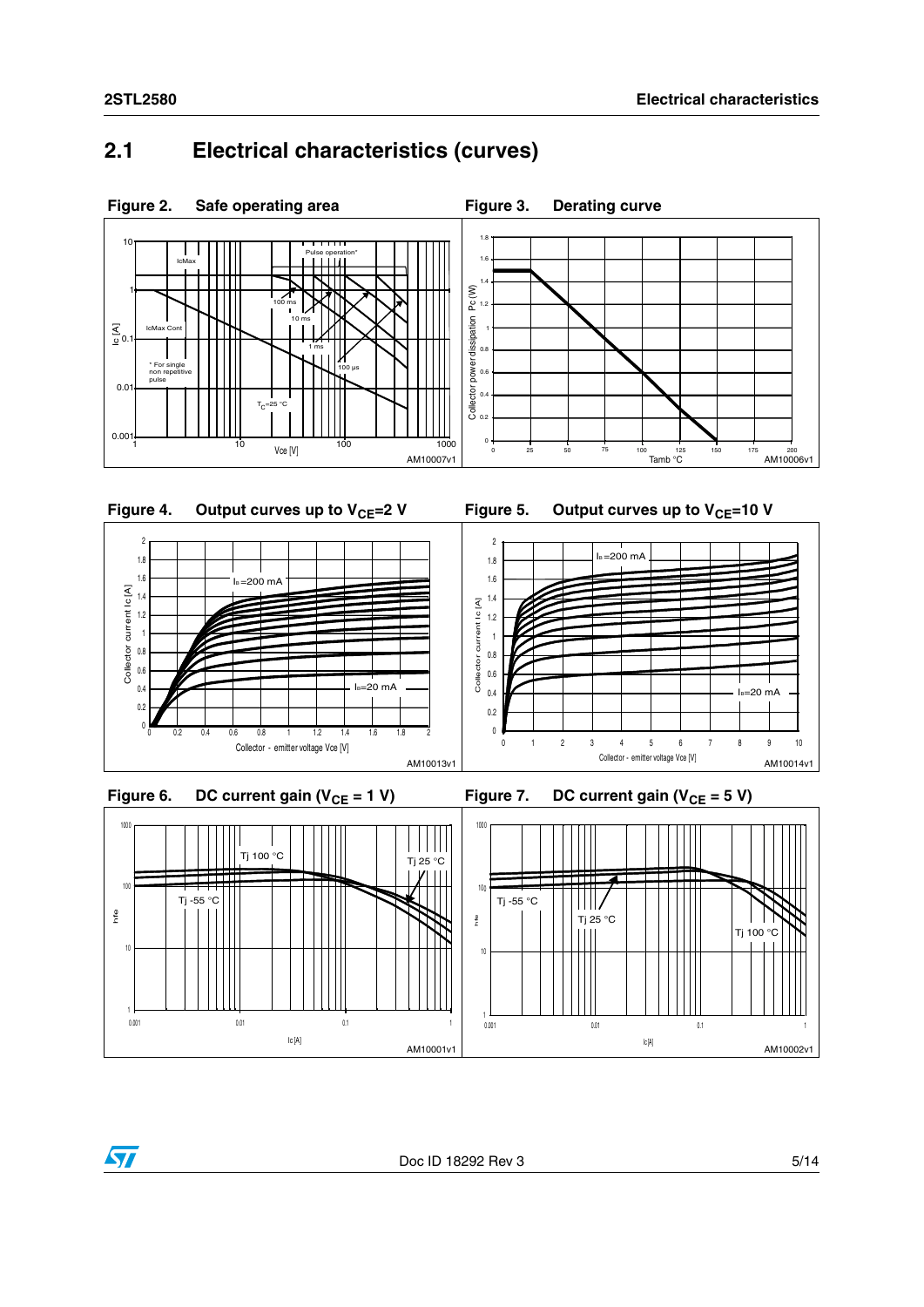





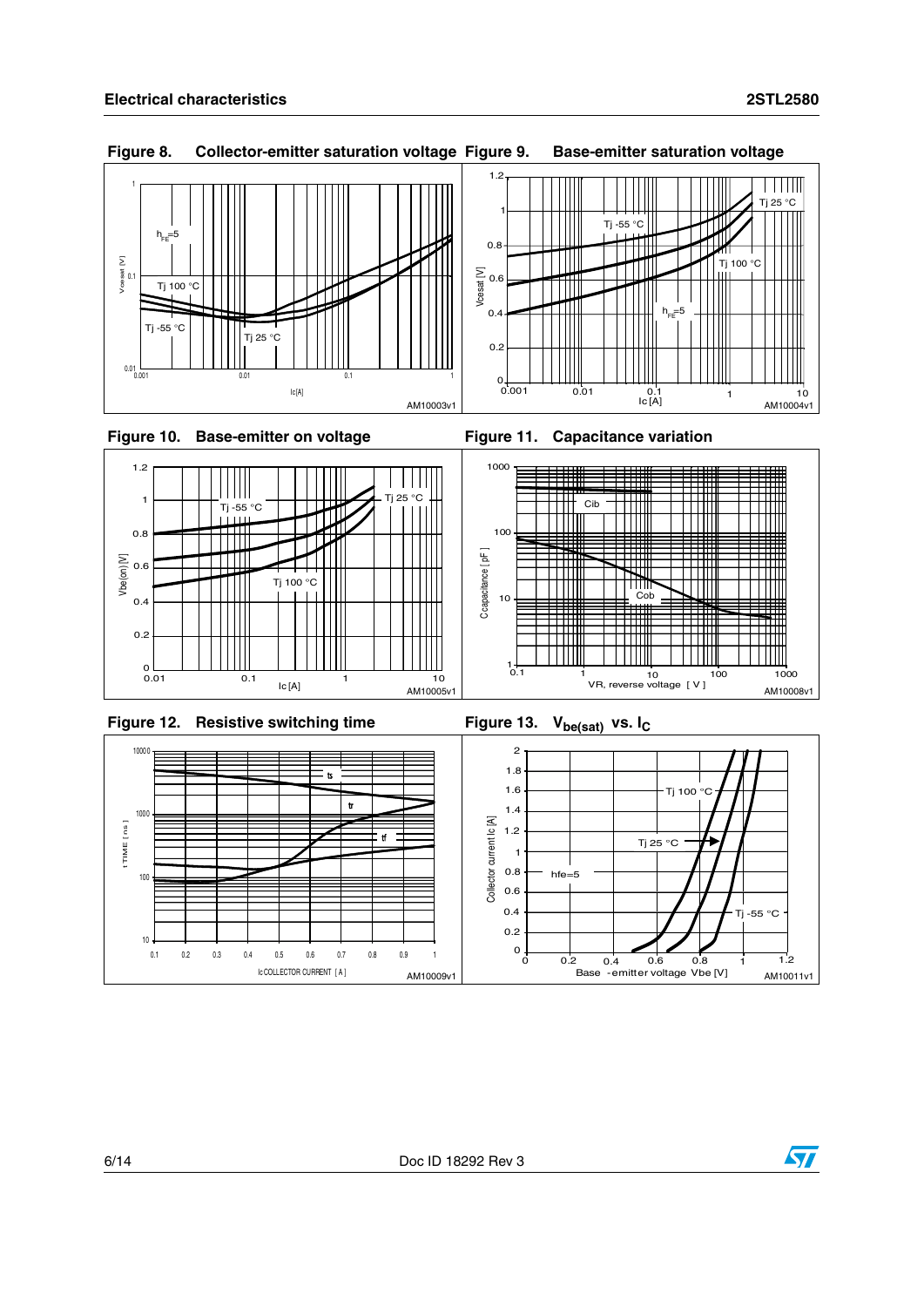

**Figure 14. Reverse biased operating area**

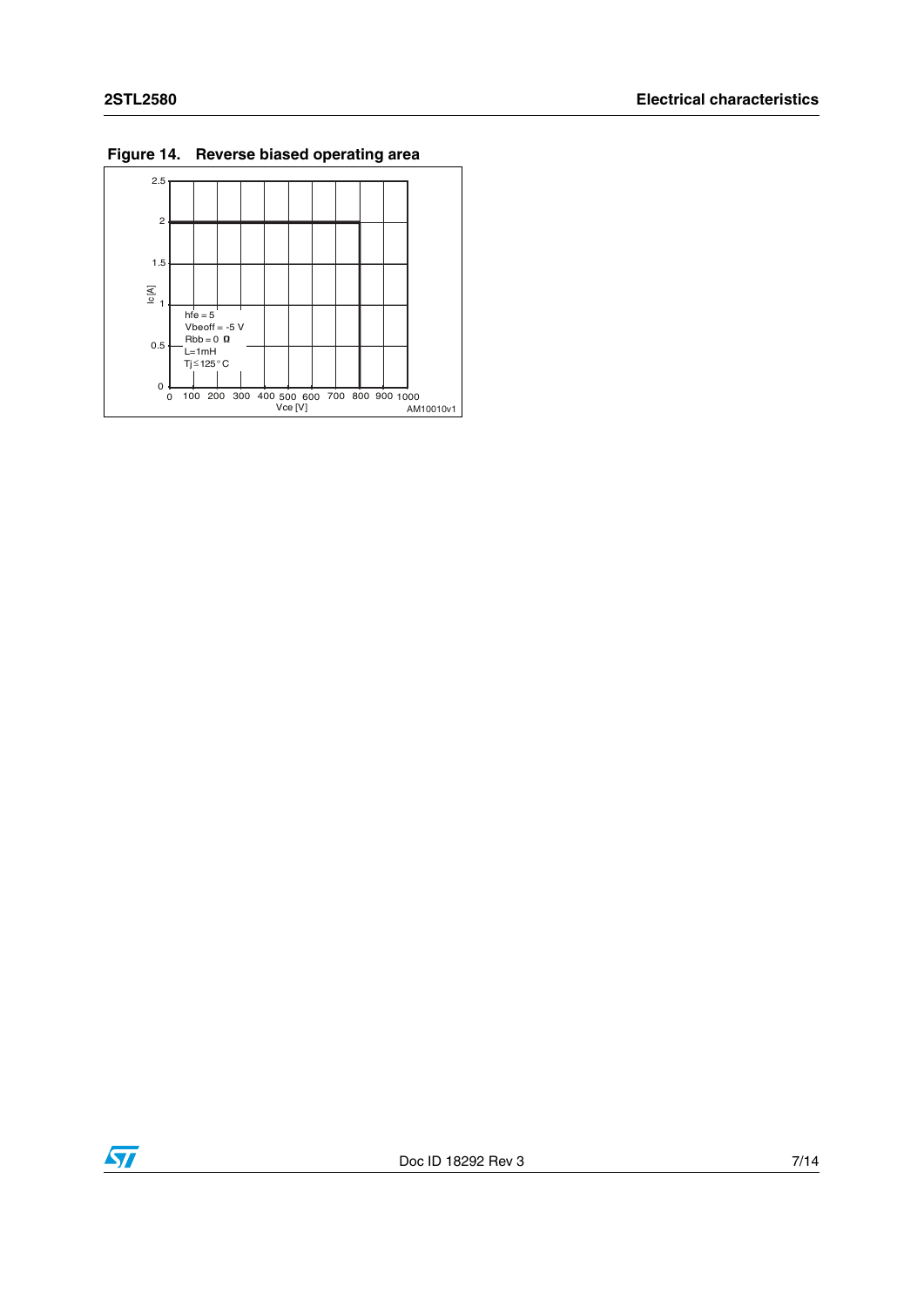## **3 Package mechanical data**

In order to meet environmental requirements, ST offers these devices in different grades of ECOPACK $^{\circledR}$  packages, depending on their level of environmental compliance. ECOPACK $^{\circledR}$ specifications, grade definitions and product status are available at: *[www.st.com](http://www.st.com)*. ECOPACK® is an ST trademark.

 $\sqrt{2}$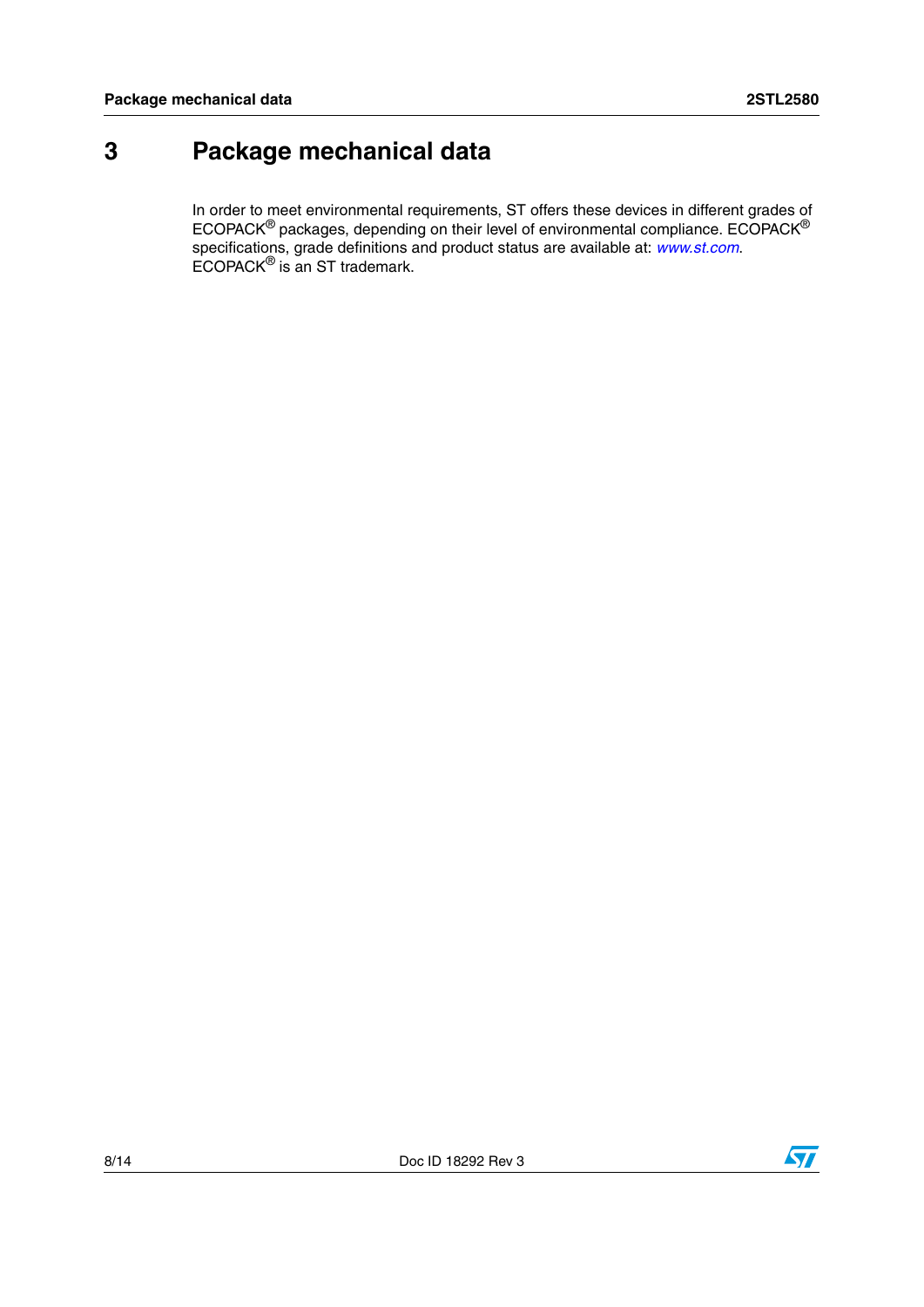| Dim.           | mm.     |      |         |  |
|----------------|---------|------|---------|--|
|                | Min.    | Typ. | Max.    |  |
| A              | 4.7     |      | 5.1     |  |
| A1             | 1.730   |      | 2.030   |  |
| $\sf b$        | 0.4     |      | 0.6     |  |
| b1             | 0.9     |      | $1.1$   |  |
| c              | 0.4     |      | 0.5     |  |
| D              | $5.8\,$ |      | $6.2\,$ |  |
| D1             | $4.0\,$ |      |         |  |
| E              | 8.4     |      | $8.8\,$ |  |
| e              |         | 1.5  |         |  |
| e <sub>1</sub> | 2.9     |      | 3.1     |  |
| L              | 13.8    |      | 14.2    |  |
| Κ              |         |      | 1.6     |  |
| $\sf h$        | $0.0\,$ |      | 0.380   |  |

**Table 5. TO-92MOD mechanical data**

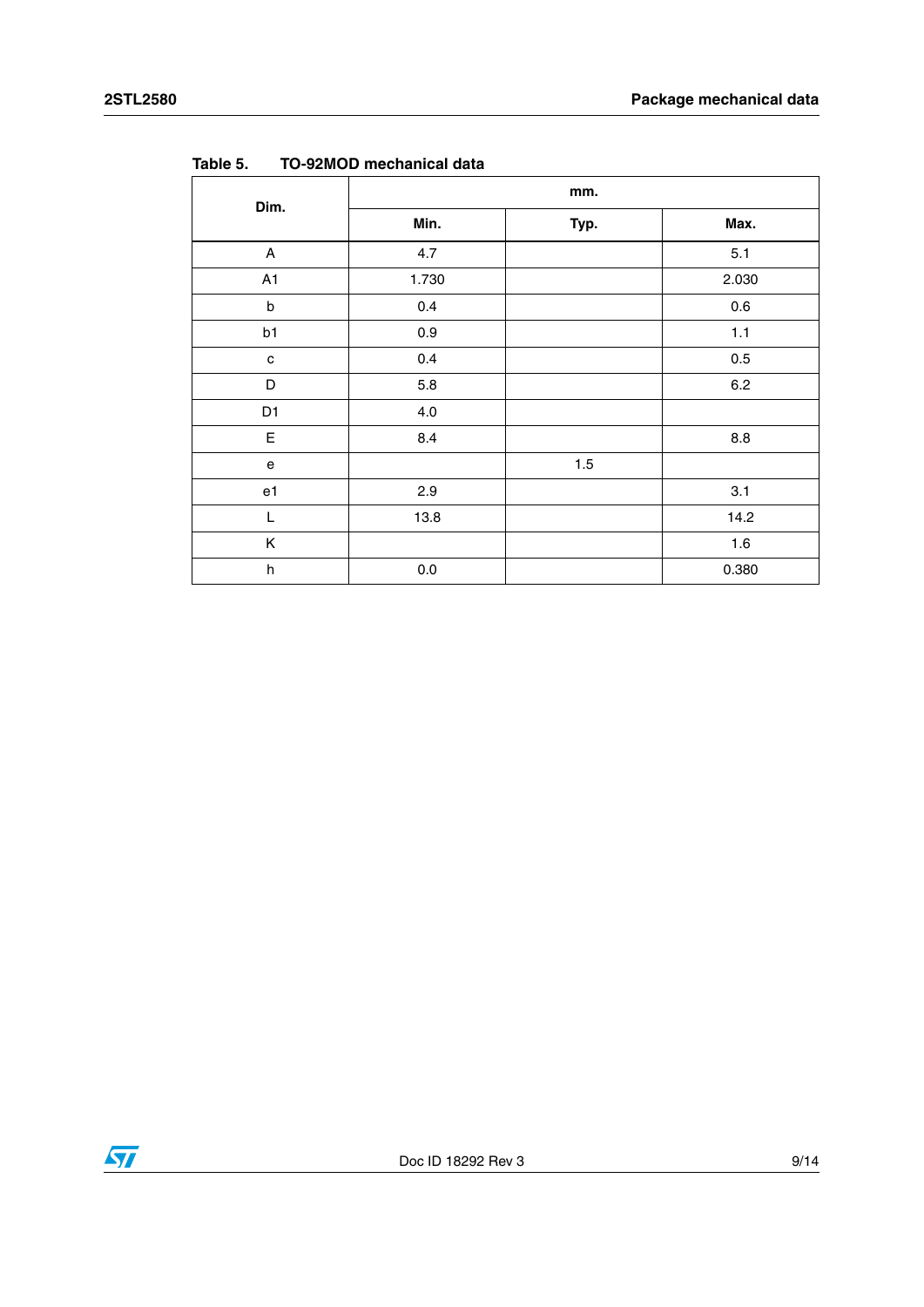

**Figure 15. TO-92MOD drawing mechanical data**

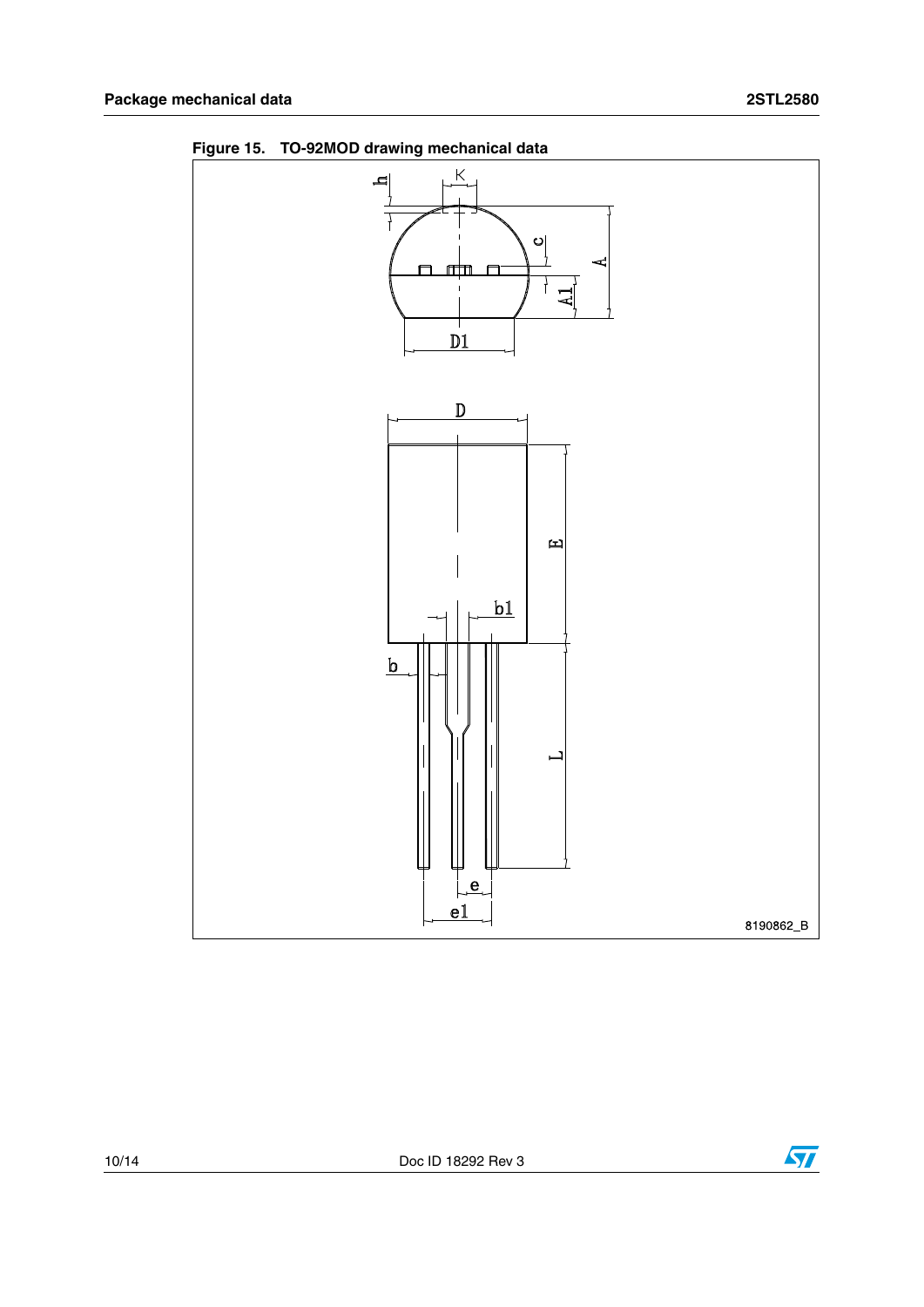| Dim.                      | к.<br>mm. |                     |         |  |
|---------------------------|-----------|---------------------|---------|--|
|                           | Min.      | Typ.                | Max.    |  |
| A1                        | 5.8       | $6.0\,$             | $6.2\,$ |  |
| A                         | 8.4       | 8.6                 | 8.8     |  |
| $\top$                    | 4.7       | 4.9                 | 5.1     |  |
| ${\sf d}$                 | 0.4       | 0.5                 | 0.6     |  |
| d1                        | 0.9       | $1.0\,$             | 1.1     |  |
| $\sf P$                   | 12.4      | 12.7                | 13.0    |  |
| P <sub>0</sub>            | 12.5      | 12.7                | 12.9    |  |
| P <sub>2</sub>            | 6.05      | 6.35                | 6.65    |  |
| F1, F2                    | 2.2       | 2.5                 | 2.8     |  |
| $\Delta h$                | $-1.0$    | $\pmb{0}$           | $1.0$   |  |
| ${\sf W}$                 | 17.5      | 18.0                | 19.0    |  |
| W <sub>0</sub>            | $5.5\,$   | $6.0\,$             | $6.5\,$ |  |
| W1                        | 8.5       | $9.0\,$             | 9.5     |  |
| W <sub>2</sub>            |           |                     | $1.0$   |  |
| $\boldsymbol{\mathsf{H}}$ | 18.0      | 19.0                | 20.0    |  |
| H <sub>0</sub>            | 15.5      | 16.0                | 16.5    |  |
| L1                        | 2.5       |                     |         |  |
| D <sub>0</sub>            | $3.8\,$   | 4.0                 | 4.2     |  |
| t1                        | 0.35      | 0.4                 | 0.45    |  |
| t2                        | 0.15      | $0.2\,$             | 0.25    |  |
| P <sub>1</sub>            | 3.82      | 3.85                | 3.88    |  |
| $\Delta \mathsf{P}$       | $-1.0$    | $\mathsf{O}\xspace$ | $1.0\,$ |  |

**Table 6. TO-92MOD ammopack mechanical data**

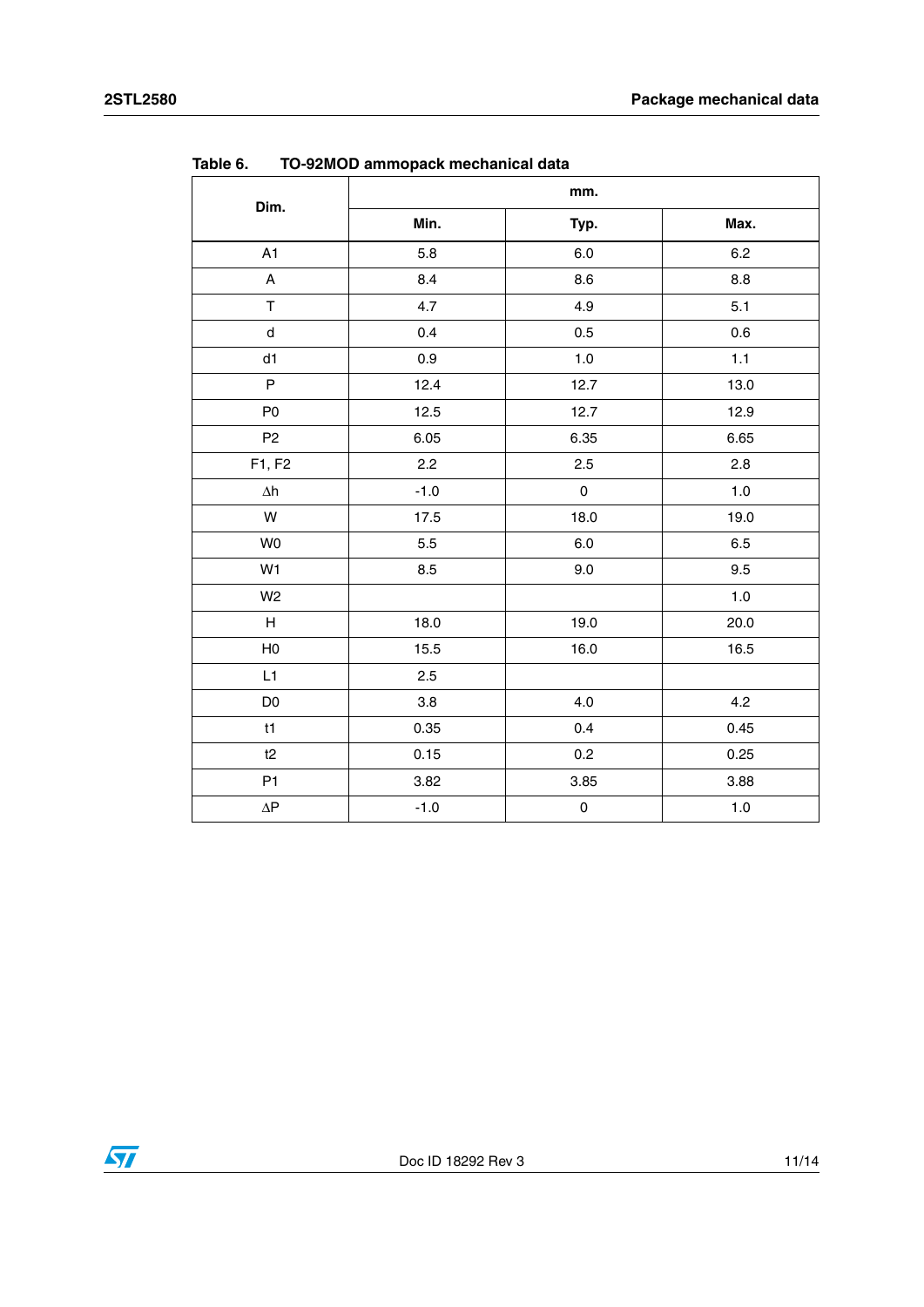

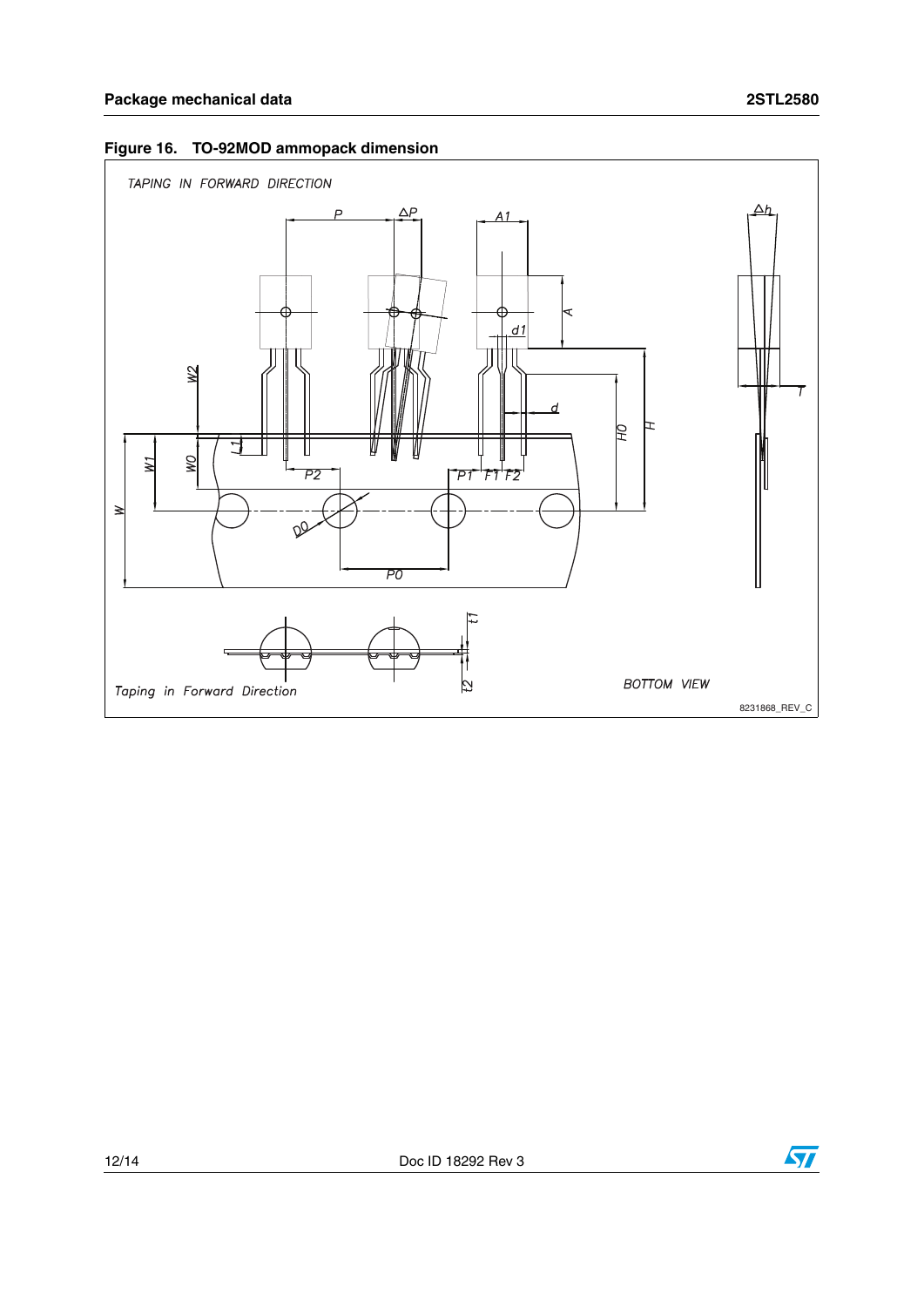# **4 Revision history**

#### Table 7. **Document revision history**

| Date        | <b>Revision</b> | <b>Changes</b>                                           |
|-------------|-----------------|----------------------------------------------------------|
| 30-Nov-2010 |                 | Initial release.                                         |
| 08-Jul-2011 | 2               | Curves inserted                                          |
| 26-Jun-2012 | 3               | Added STL2580-AP order code in TO-92MOD ammopack package |